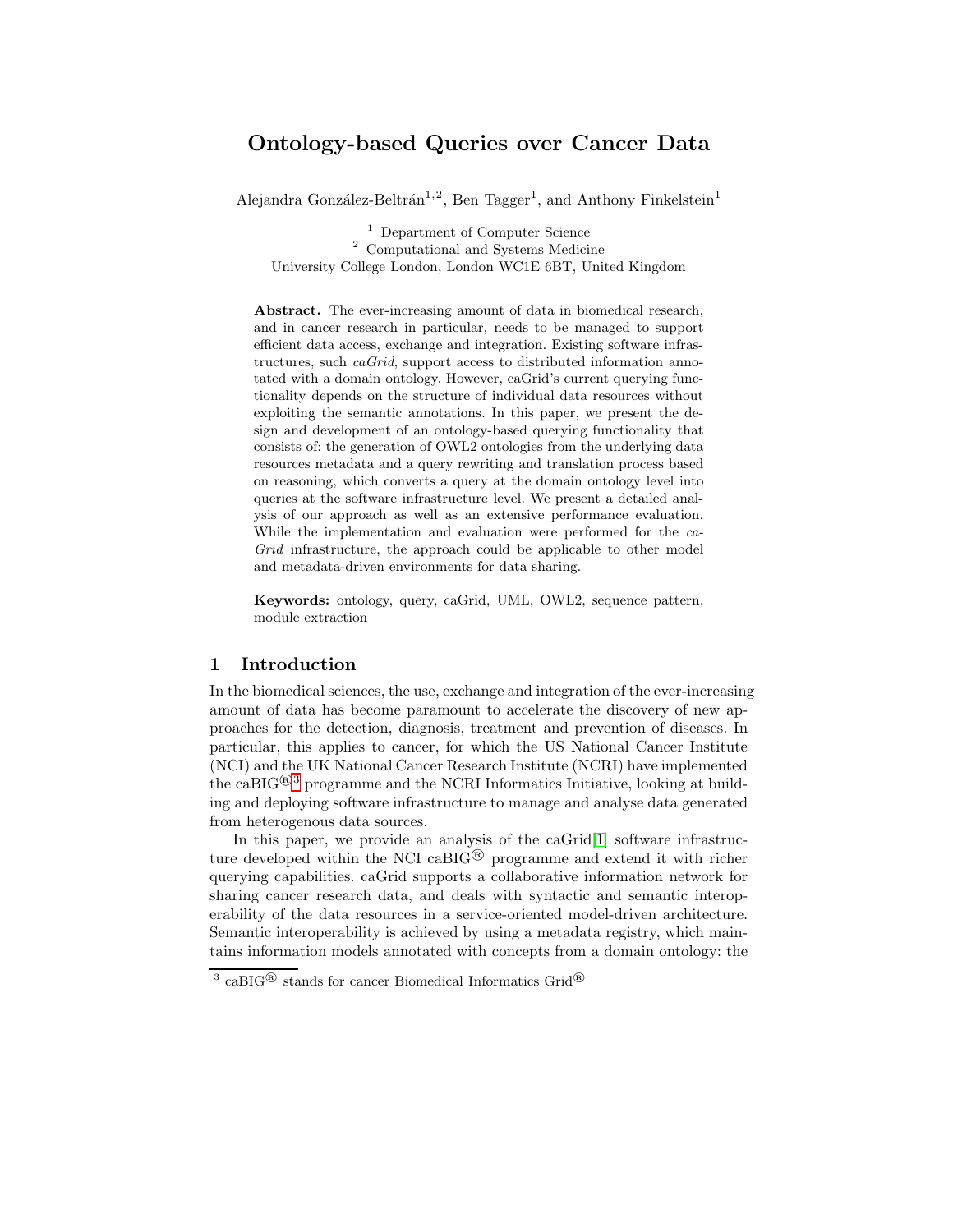NCI thesaurus (NCIt)[\[2\]](#page-14-1). However, the query functionality provided in caGrid does not take into account the semantic annotations, but it only relies on each individual information model.

Our methodology is based on extending the caGrid service-oriented modeldriven infrastructure with additional services to support ontology-based queries over the distributed data resources. In this way, the biomedical researchers, as the end-users of our system, will be able to query cancer data by building queries using their domain knowledge (expressed as concepts from the NCIt ontology) rather than having to know the underlying models. This also means that the queries are reusable across resources, which is not the case in the caGrid infrastructure. This functionality will be incorporated into the NCRI ONcology Information eXchange  $(ONIX<sup>4</sup>)$ . Our approach involves a customised transformation from annotated information models to an ontological representation using the Web Ontology Language version  $2 \, (OWL<sup>5</sup>)$ . This representation supports annotations based on a primary concept and a list of qualifiers. Based on these ontological representations of the data resources, we have designed and developed a query rewriting and translation approach that converts concept-based queries into the query language supported by the caGrid infrastructure. This approach is general and could be used to support other target query languages, as the only step dependent on caGrid is the last one. This work presents significant improvements over our previous work[\[3\]](#page-14-2), as we have significantly modified and improved the OWL representation and the design and implementation of the query rewriting and translation steps. We have developed a caGrid analytical service for the transformation from an annotated information model to OWL. Additionally, we present an analysis of the caGrid query language and information together with an extensive performance evaluation that justifies the applicability of our solution.

This paper is structured as follows. Section [2](#page-1-0) introduces background material on the caGrid infrastructure. Section [3](#page-3-0) presents an analysis of the caGrid query functionality and the type of queries supported by its query language. Then, we present in section [4.1](#page-5-0) the OWL representation that is used for query rewriting and translation, which in turn is described in Section [4.2.](#page-7-0) The implementation details and performance evaluation results are given in Sections [4.3](#page-9-0) and [4.4,](#page-9-1) respectively. The evaluation includes an analysis of the generated ontologies as well as several performance metrics for OWL generation and query rewriting, which justify the viability of our approach. After comparing our approach with related work in Section [5,](#page-12-0) we conclude the paper in Section [6,](#page-13-0) including considerations for future work.

<span id="page-1-0"></span> $^4$ <http://www.ncri-onix.org.uk/>  $^5$  OWL is a recommendation from the World Wide Web Consortium (W3C) and the language overview for its second version can be found at <http://www.w3.org/TR/owl2-overview/>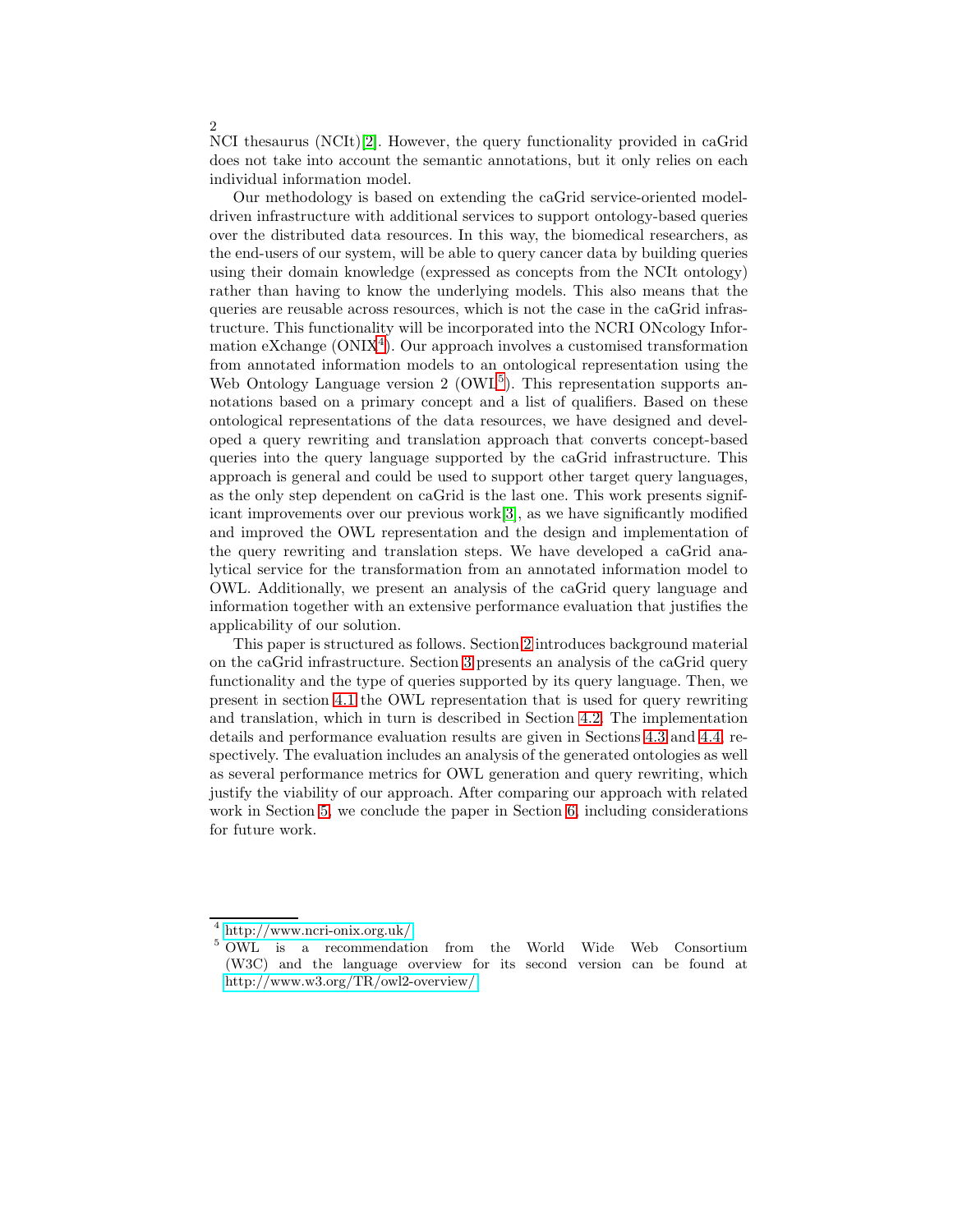## 2 Background

 $caBIG^{\circledR}[1]$  $caBIG^{\circledR}[1]$  is an NCI programme whose aim is to create a virtual and federated informatics infrastructure for sharing data, tools and connect scientists and organisations in the cancer research community. The computing middleware in  $caBIG^{\textcircled{B}}$  is called caGrid, which is a Grid[\[4\]](#page-14-3) extended to support data modelling and semantics[\[1\]](#page-14-0). caGrid has a number of core services and corresponding application programming interfaces (APIs), which we will introduce next, by analogy with the metadata hierarchy[\[5\]](#page-14-4), as per Figure [1.](#page-2-0)

<span id="page-2-0"></span>The metadata hierarchy represents how the semantics of raw data (instance data) can be augmented by overlaying metadata of increasing descriptiveness [\[5\]](#page-14-4). The syntactic metadata refers to the



Fig. 1: caGrid semantic infrastructure.

language format and data types, and in caGrid is represented by XML schemas managed by the Global Model Exchange (GME)[\[1\]](#page-14-0) service, which exposes them through the GME API $^6$ . The *structural metadata* gives form to the units of data. In caGrid, it is implemented as an object-oriented virtualisation of the underlying data resources[\[1\]](#page-14-0) and it is represented as UML<sup>7</sup> models. These UML models can be accessed through the Discovery  $API^8$ . The purpose of the *referent meta*data is to represent the linkages between the different data models. In caGrid, the linkages are provided by a metadata registry, called  $\text{caDSR}^9$ , based on the  $ISO/IEC 11179 standard^{10}$ . caDSR manages common data elements (CDEs) and exposes them through the caDSR API. The domain metadata represents what the data is about. It is implemented by a domain conceptualisation, usually in the form of an ontology $[5]$ . In the caGrid case, the NCIt ontology $[2]$  is used, accessed via the LexEVS API<sup>11</sup>. Finally, the rules constitute an overarching layer that can be applied to all the aforementioned layers. Rules can be used to constrain and extend the semantics of metadata specifications at any of the abstraction levels[\[5\]](#page-14-4). In the current caGrid semantic infrastructure, there is no equivalent to the rule metadata.

A data resource owner can share the data by developing caGrid data services using common interfaces and metadata, as described above. In this way, a data service encapsulates the data, which is kept in native formats (including, for example, relational data or flat files), exposing an access interface based on the object-oriented (UML) model of the underlying resource. The common interface also exposes a query processor based on the Common Query Language (CQL) defined for caGrid. CQL is an object-oriented query language reflecting the underlying object model of the data resource while abstracting the physical representation of the data[\[1\]](#page-14-0). At the time of writing, there exist two versions of

 $^6$ <http://cagrid.org/display/gme/><br> $^7$ UML stands for the Unified Modeling Language, a specification of the Object Management Group®(OMG®)<br>
<sup>8</sup> <http://cagrid.org/display/metadata13/Discovery><br>
<sup>9</sup> caDSR stands for cancer Data Standards Repository<br>
<sup>10</sup> <http://metadata-stds.org/11179/><br>
<sup>11</sup> <https://cabig.nci.nih.gov/concepts/EVS/>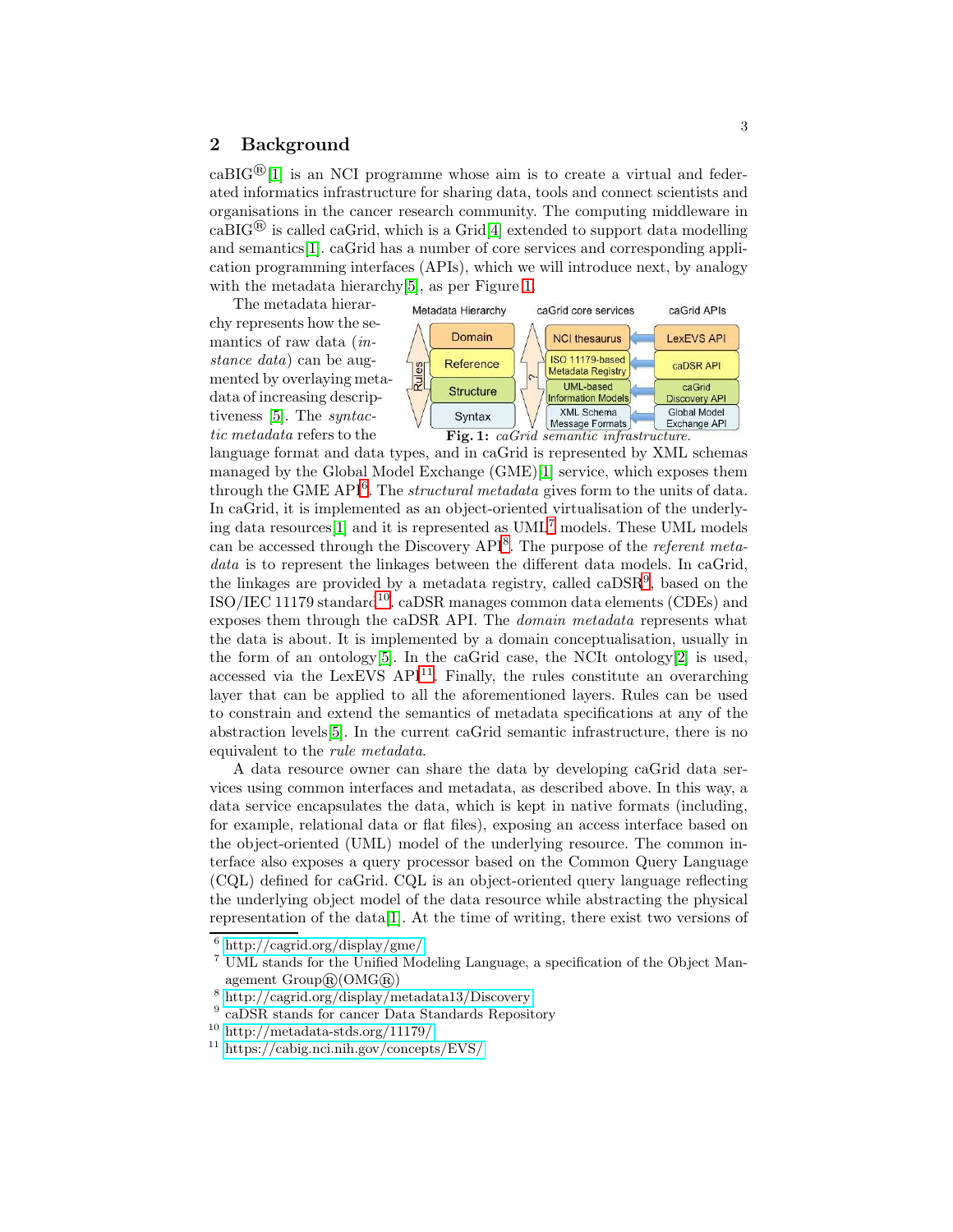$CQL$  and there is a pre-release version of the latest one<sup>12</sup>. More details on  $CQL$ are given in Section [3.](#page-3-0)

caGrid also supports basic distributed aggregations and joins of queries over multiple data services by means of the caGrid Federated Query Infrastructure<sup>13</sup>, through a distributed extension of CQL called DCQL. Thus, caGrid relies on D/CQL – custom query languages based on the structural characteristics of the resources. In other words, caGrid builds a 'structural layer', where queries are expressed in terms of objects, attributes and associated objects, without allowing for semantic queries. D/CQL are evolving to provide richer structural queries as new requirements arise from different  $caBIG^{\circledR}$  projects. However, these query languages do not allow for data extraction based on semantic information. Thus, a shortcoming of caGrid is that does not currently exploit the referent and domain metadata maintained for its data services. Additionally, as already mentioned, it is not possible to specify rules about the models nor the domain semantics.

As stated in the introduction, this work advocates the extension of the ca-Grid infrastructure to exploit its rich metadata by building a semantic layer, using semantic web technologies to exploit caGrid's metadata. Additionally, this extension is capable of: a) accommodating other resources with different ways of dealing with metadata, and b) specifying rules at different levels of abstraction.

## <span id="page-3-0"></span>3 Analysis of the caGrid Query Language

A CQL query is defined by an XML document, which must comply to a specified XML schema<sup>14</sup>. The schema indicates that a CQL query must specify a  $\langle Target \rangle$ element, which is the data type of the query result. Optionally, an ⟨Attribute⟩ element might indicate a predicate over an attribute of the object with ⟨Target⟩ type and an ⟨Association⟩ may specify a link with a related object. In Table [1](#page-4-0) we show how a CQL query is built recursively presenting it as a context-free grammar, where  $\langle \text{CQLQuery} \rangle$  is the start symbol,  $\epsilon$  is the empty string and  $\langle x_{\text{sd:string}} \rangle$  is the non-terminal variable representing the XSD:string data type.

So, CQL traverses the UML class diagram graph, where the ⟨Target⟩ is the initial class, the ⟨Association⟩ conditions allow for path navigation by traversing sequences of consecutive classes and ⟨Attribute⟩ conditions apply locally to individual classes. The terminal symbols ⟨Group⟩ and ⟨Group1⟩ represent the combination of two or more constraints over a particular node in the UML class graph.

### <span id="page-3-1"></span>4 Ontology-based queries over the caGrid infrastructure

As shown before, the caGrid queries rely on the structure of the underlying data resources, i.e. their UML models. Thus, a biomedical researcher interested in retrieving data about, for example, a particular gene of interest will need to explore the UML model of each relevant data service and build a query consid-

<sup>&</sup>lt;sup>12</sup> <http://cagrid.org/display/dataservices/CQL+2><br><sup>13</sup> <http://cagrid.org/display/fqp/Home><br><sup>14</sup> The CQL XML schema is available at:<http://cagrid.org/display/dataservices/CQL+Schemas>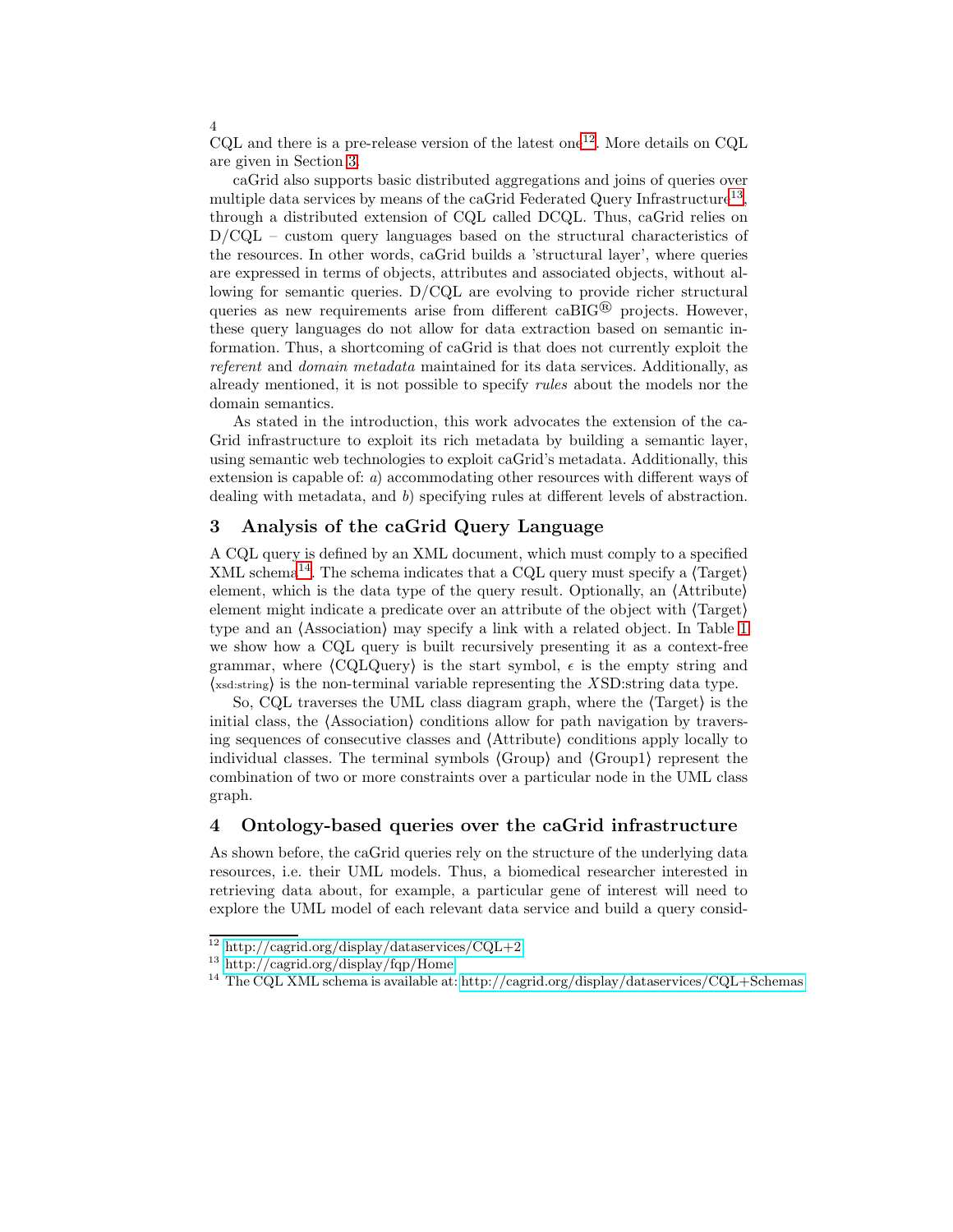<span id="page-4-0"></span>

| $\langle$ CQLQuery $\rangle \rightarrow \langle$ Target $\rangle$  <br>$\langle$ Target $\rangle$ $\langle$ QueryModifier $\rangle$<br>$\langle$ Target $\rangle \rightarrow \langle$ Name $\rangle \langle$ Attribute $\rangle$<br>$\langle$ Name $\rangle$ $\langle$ Association $\rangle$  <br>$\langle \text{Name} \rangle$ $\langle \text{Group} \rangle$<br>$\langle$ Attribute $\rangle \rightarrow \langle$ Name $\rangle$ $\langle$ Predicate $\rangle$ $\langle$ Value $\rangle$<br>$\langle \text{Group} \rangle \rightarrow \langle \text{LogicalOp} \rangle$ $\langle \text{Attribute} \rangle$ $\langle \text{Group1} \rangle$<br>$\langle$ LogicalOp $\rangle$ $\langle$ Association $\rangle$ $\langle$ Group1 $\rangle$<br>$\langle \text{Group1}\rangle \rightarrow \langle \text{Attribute}\rangle \langle \text{Group1}\rangle$<br>$\langle$ Association $\rangle$ $\langle$ Group1 $\rangle$  <br>$\langle \text{Group} \rangle \;   \epsilon \rangle$<br>$\langle \text{Name} \rangle \rightarrow \langle \text{xsd:string} \rangle$ | $\langle$ LogicalOp $\rangle \rightarrow$ AND OR<br>$\langle$ Predicate $\rangle \rightarrow$ EQUAL TO NOT EQUAL TO<br>LIKE IS_NULL<br>IS NOT NULL LESS THAN<br>LESS_THAN_EQUAL_TO<br><b>GREATER THAN</b><br><b>GREATER THAN EQUAL TO</b><br>$\langle$ Association $\rangle \rightarrow \langle$ RoleName $\rangle$  <br>$\langle$ RoleName $\rangle$ $\langle$ Association $\rangle$<br>$\langle$ RoleName $\rangle$ $\langle$ Attribute $\rangle$  <br>$\langle$ RoleName $\rangle$ $\langle$ Group $\rangle$<br>$\langle \text{Value} \rangle \rightarrow \langle \text{xsd:string} \rangle$<br>$\langle$ QueryModifier $\rangle \rightarrow$ (DistinctAttribute) |
|------------------------------------------------------------------------------------------------------------------------------------------------------------------------------------------------------------------------------------------------------------------------------------------------------------------------------------------------------------------------------------------------------------------------------------------------------------------------------------------------------------------------------------------------------------------------------------------------------------------------------------------------------------------------------------------------------------------------------------------------------------------------------------------------------------------------------------------------------------------------------------------------------------------------------------------------------------------------------------------------------------------------------------------------------------|----------------------------------------------------------------------------------------------------------------------------------------------------------------------------------------------------------------------------------------------------------------------------------------------------------------------------------------------------------------------------------------------------------------------------------------------------------------------------------------------------------------------------------------------------------------------------------------------------------------------------------------------------------------------|
| $\langle$ RoleName $\rangle \rightarrow \langle$ xsd:string $\rangle$                                                                                                                                                                                                                                                                                                                                                                                                                                                                                                                                                                                                                                                                                                                                                                                                                                                                                                                                                                                      | $\langle$ DistinctAttribute $\rangle$ $\langle$ AttributeNames $\rangle$                                                                                                                                                                                                                                                                                                                                                                                                                                                                                                                                                                                             |

5

Table 1: CQL query context-free grammar

ering the specific attributes and associations of the class maintaining the Gene objects. The queries can be built programmatically or also through the caGrid portal<sup>15</sup>, which allows to explore the UML models and provides a query builder based on these models.

In this work, we propose a system that allows the user to concentrate on the concepts from the domain, as represented by the NCIt ontology on cancer, and build the ontology-based queries which are  $high-level^{16}$  and  $descriptive^{17}$ . Thus, the ontology-based queries can be applicable to any of the underlying data resources.

Apart from the cancer concepts found on NCIt, the queries combine elements from an ontology we built with metadata on UML models<sup>18</sup>, namely the  $UML$ model ontology. This ontology contains OWL classes to represent UML classes and attributes (UMLClass, UMLAttribute), OWL object properties to represent UML associations and the relationship between a UML class and its attributes (hasAssociation, hasAttribute) and a data property to represent the values of attributes (hasValue).

 $15$ <http://cagrid-portal.nci.nih.gov>  $16$  By a high-level query, we mean a query that can be written without specific details about the structure of the target resource.

 $17$  By a descriptive query, we refer to queries that provide the criteria for the desired data rather than the procedure to find the data.

<sup>&</sup>lt;sup>18</sup> We will see later, than the queries could also use elements from the list ontology[\[6\]](#page-14-5).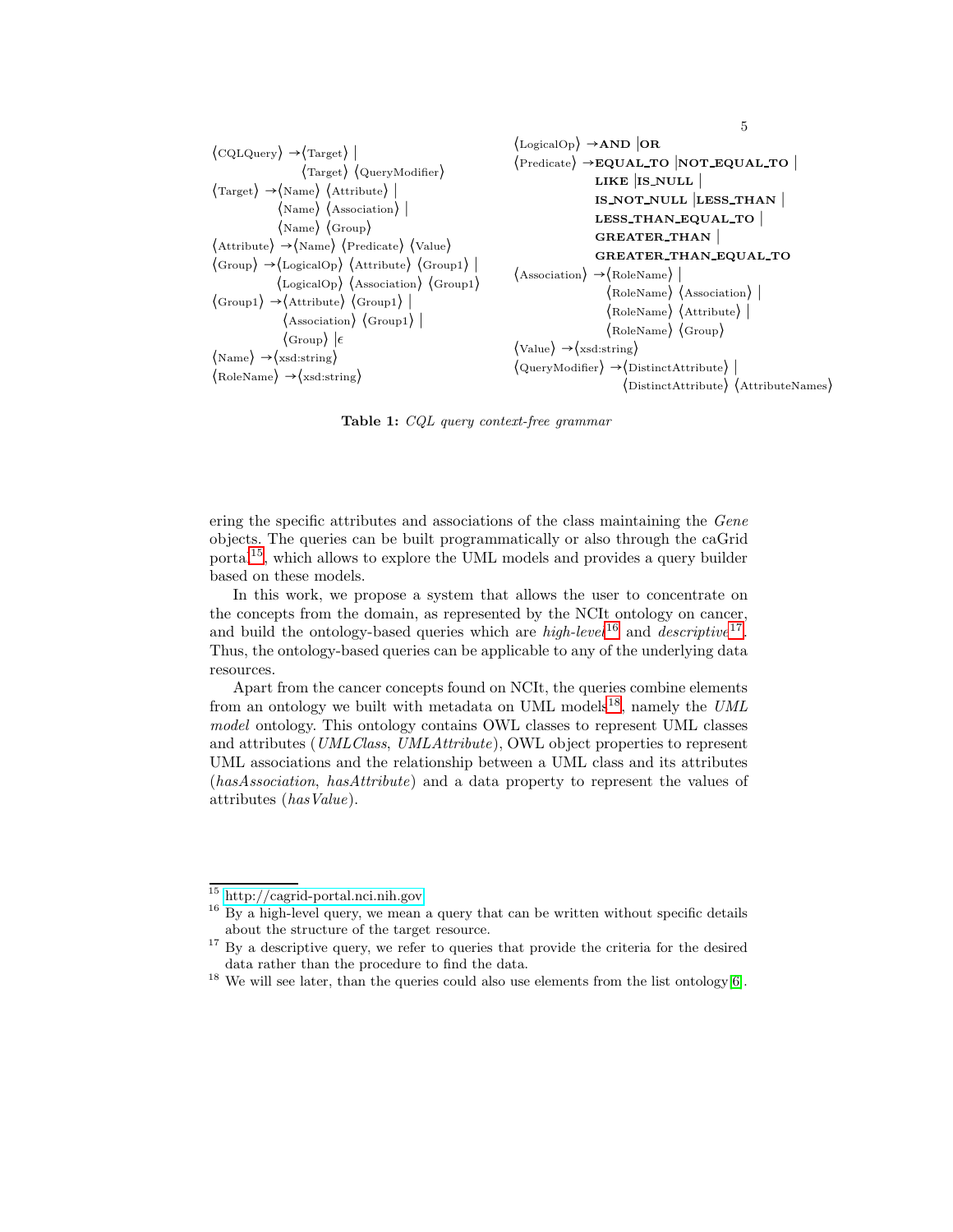Some simple example queries<sup>19</sup> are: *a*) Specimen to retrieve all the objects that are annotated with the Specimen concept; b) Gene and hasAttribute some (Gene Symbol and has Value value "BRCA%") to find all the genes whose symbol starts with the string BRCA; c) Single\_Nucleotide\_Polymorphism and hasAssociation some (Gene and hasAttribute some (Gene Symbol and hasValue value  $TGFB1")$  to obtain all the SNPs associated with the Gene Transforming Growth Factor Beta 1[\[3\]](#page-14-2). In our system, these queries could be submitted to any data service, and they will be converted to the specific CQL query.

We note that the third query specifies SNPs that are associated with genes. This association may be present in different ways in two separate UML models. For example, the two corresponding classes may have a direct UML association, or the association may arise by traversing an association path from the first class to the second one. In order for our system to deal with those paths of associations, without the user requiring to know the specific underlying UML model, we define the *hasAssociation* property as transitive and use reasoning to determine the paths.

Next, we introduce our transformation from caGrid models to an OWL2 representation and the query rewriting/translation approach, which transforms ontology-based queries into CQL queries. The OWL2 ontologies provide an unified view of the UML models and their semantic annotations, which allows us to apply reasoning over them.

### <span id="page-5-1"></span><span id="page-5-0"></span>4.1 OWL Representation of caGrid Information Models

OWL model of UML class di- Fig. 2: Part of UML class diagram for agrams. First, we present our customised  $W_1$ <sup>4</sup> $\&$ -OWL transformation. This transformation differs from previous approaches, as explained in Section [5.](#page-12-0) Next, we describe the transformation and use the portion of the caBIO 4.2 information model in Figure [2](#page-5-1) to give examples. Every UML element is related to its counterpart in the UML model ontology: all UML classes and attributes are defined as subclasses of UMLClass and UMLAttribute, respectively (see equations Eq. [1](#page-5-2) and Eq. [2](#page-5-2) below<sup>20</sup>); all the UML associations are sub-properties of hasAsso*ciation* (Eq. [4\)](#page-5-2), and the datatype property has Value is used to specify the type of the attributes (Eq. [3\)](#page-5-2) as an existential restriction. Contrary to other UMLto-OWL transformations, we represent UML attributes as OWL classes. This is required so that the ontology-based queries can include the concepts associated with attributes.

<span id="page-5-2"></span>

| $c:Chromosome \subseteq u: UMLClass$                                  |     |  |
|-----------------------------------------------------------------------|-----|--|
| c:Chromosome_number $\subseteq$ u:UMLAttribute                        | (2) |  |
| c:Chromosome_number $\subseteq \exists$ u:hasValue.xsd:string         | (3) |  |
| c:Chromosome_locationCollection_Location $\subseteq$ u:hasAssociation | (4) |  |

UML subclass and superclass relationships are represented with subsumption (Eq. [5\)](#page-6-0). For each UML class, existential restrictions are added for its associations (Eq. [6\)](#page-6-0) and attributes (Eq. [7\)](#page-6-0). While UML does not explicitly represent inherited associations, our OWL representation makes them explicit, modeling the semantics of UML. For example, as the UML class Location has an associ-

 $\frac{19}{19}$  The example queries are given in Manchester OWL Syntax and are just intended to show queries retrieving objects from a UML class, a UML class with a condition over an attribute and two associated UML classes with a restriction over an attribute of one of the classes, respectively.<br>The prefixes used in the equations are: c: for the caBIO 4.2 ontology, u: for the UML

model ontology,  $n:$  for the NCIt ontology and  $l:$  for the list ontology. We note that the name of an OWL class corresponding to an attribute includes the class name to avoid duplications and for associations, it includes its domain and range.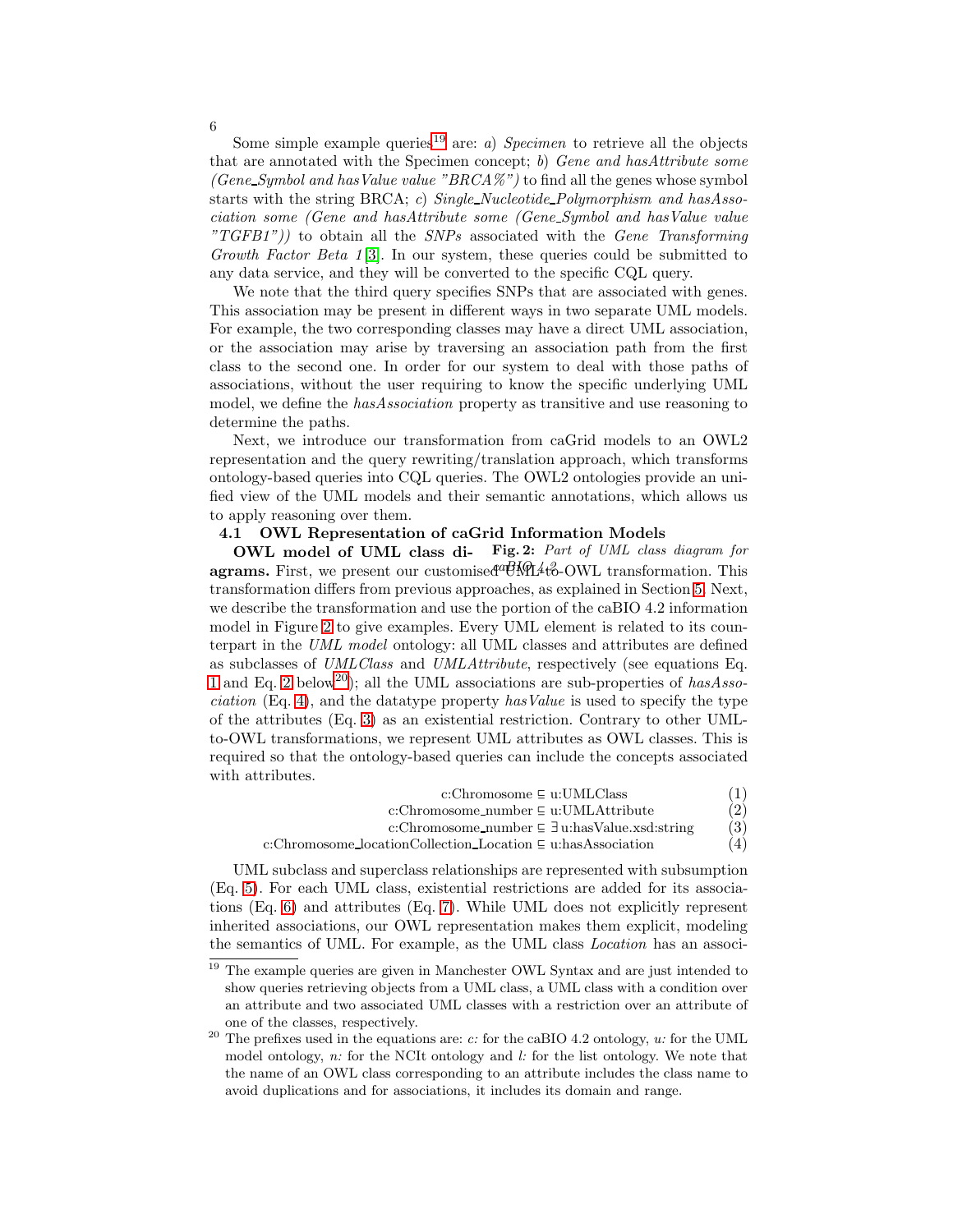ation chromosome with the class Chromosome, this association is inherited on the subclass CytogeneticLocation (Eq. [8\)](#page-6-0).

<span id="page-6-0"></span>

| (5) |
|-----|
|     |
| (6) |
| (7) |
|     |
| (8) |
|     |

7

We note that the generated OWL ontologies belong to OWL2EL[\[7\]](#page-14-6), an OWL2 profile specifically designed to allow for efficient reasoning with large terminologies, which is polynomial in the size of the ontology. While OWL2EL disallows universal quantification on properties, it does allow the inclusion of transitive properties. Thus, it is suitable for our UML-to-OWL transformation customised for the rewriting approach as outlined before.

OWL Representation of the Semantic Annotations. Apart from representing the UML model, we also model its mapping to NCIt, as maintained in caDSR. Through the CDEs, UML elements are annotated with a primary concept, which indicates the meaning of the element. In turn, a list of qualifier concepts may be used to modify the primary concept, giving specific meaning. As OWL2 does not natively supports the representation of lists, we used Drummond et al's design pattern for sequences[\[6\]](#page-14-5) to model primary concepts and qualifier lists. The following equations give some examples on how the semantic annotations of UML classes (Eq. [9\)](#page-6-1) and attributes (Eq. [10\)](#page-6-1) with a single concept are modelled. Equation [12](#page-6-1) models the class c:SNPCytogeneticLocation as being a n:Location qualified with l:Chromosome Band and n:Single Nucleotide Polymorphism.

<span id="page-6-1"></span>

| c:Chromosome $\subseteq$ n:Chromosome                                        |      |
|------------------------------------------------------------------------------|------|
| c:Chromosome_numer $\subseteq$ n:Name                                        | (10) |
| c:SNPCytogeneticLocation $\subseteq$ n:Location $\sqcap$ (1:OWLList $\sqcap$ |      |
| $\exists$ l:hasContents.n:Chromosome_Band $\sqcap$                           | (11) |
| $\exists$ l:hasNext.(l:OWLList $\sqcap$                                      |      |
| $\exists$ l:hasContents.n:Single_Nucleotide_Polymorphism $))$                |      |

Module Extraction from NCI Thesaurus Ontology. The NCIt ontology is very large, as it provides a common vocabulary for the whole cancer domain[\[2\]](#page-14-1). Each caGrid data service is, in general, concerned with data pertaining to more specific domains than the whole NCIt ontology. Thus, for each caGrid data service referring to a subset  $\Sigma$  of the NCIt vocabulary, there is a subset of terms and relationships from NCIt that is *relevant*, called a *module* from the ontology[\[8\]](#page-14-7). The module  $\mathcal M$  represents all knowledge about the terms of the *signature*  $\Sigma$ . One of the approaches to *relevance* is logic-based: the module M is relevant for the terms  $\Sigma$  if all the consequences of the ontology that can be expressed over  $\Sigma$  are also consequences of  $\mathcal{M}[8]$  $\mathcal{M}[8]$ . We follow that approach by Sattler *et al* [\[8\]](#page-14-7) and extract an NCIt module for each of the information models in caGrid. For succinctness and efficiency, this module is used, as opposed to the whole NCIt ontology, for the semantic annotations of UML models and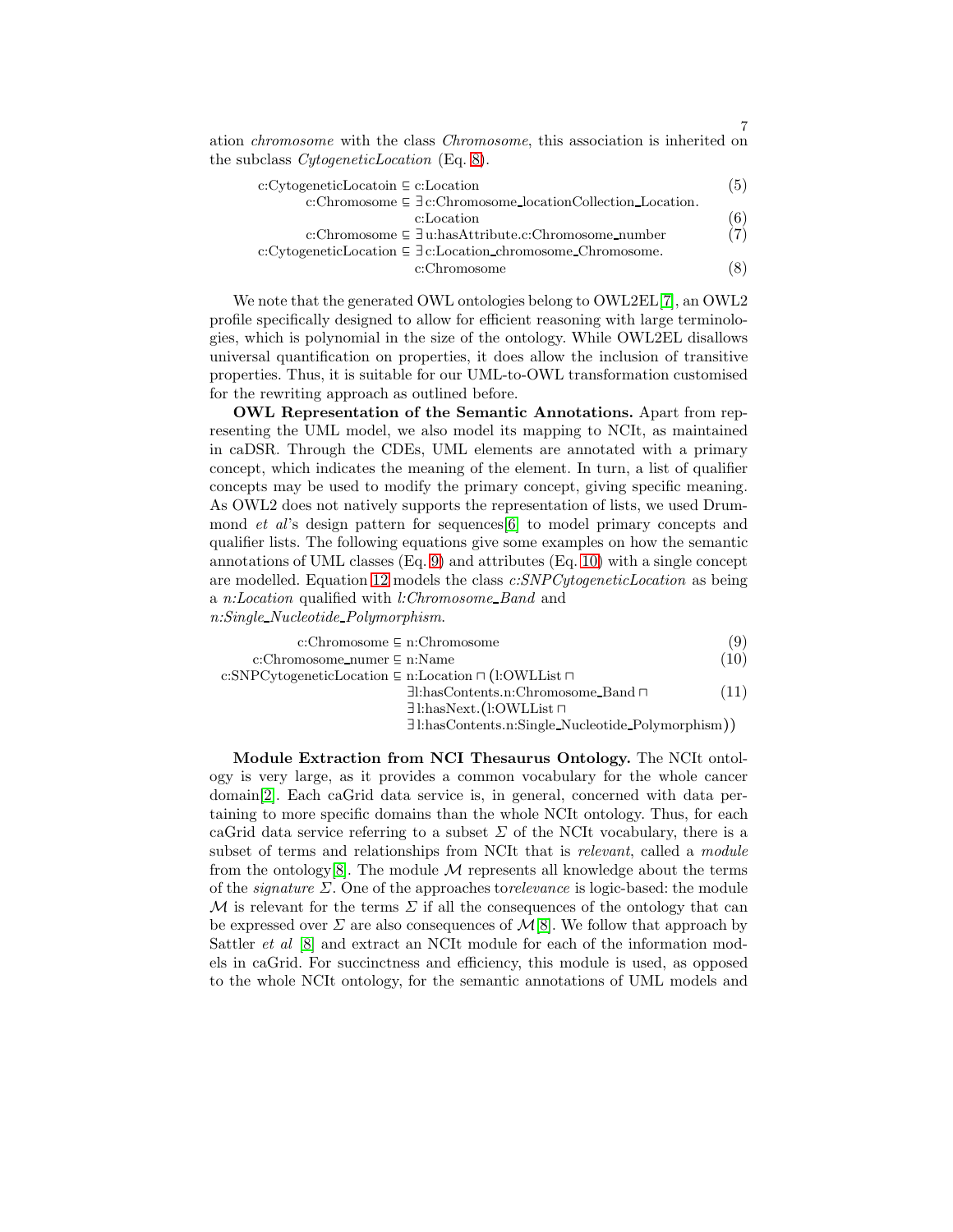subsequent reasoning. However, we observe that we removed the disjoint axioms from the NCIt modules, as we noted before[\[3,](#page-14-2)[9\]](#page-14-8) using subsumption to represent UML class to concept mapping may result in inconsistent ontologies as the annotations for a single class may come from two high-level branches in NCIt that are declared as disjoint.

### <span id="page-7-0"></span>4.2 Query Rewriting and Translation

This section describes how an ontology-based query is rewritten and then translated, first to an intermediate optimisation language and then to the target CQL language. While the overall approach is similar to our previous work $[3]$ , previously we relied completely on justifications[\[10\]](#page-14-9) and now we have extensively improved the approach by dealing with each of the steps independently. We provide the output of each step for the third query from Section [4.](#page-3-1)

Parsing. First, the user query is syntactically parsed. The query uses concepts from the NCIt, the UML model (see Section [4.1\)](#page-5-0) and the list ontologies[\[6\]](#page-14-5).

UML Extraction. The NCIt concepts in the query are translated into specific UML classes, by reasoning over the generated ontologies. Each concept is the super-class of a UML class or UML attribute, depending on their position on the query. Often, a single NCIt concept will correspond to many UML classes (or attributes) and, in such cases, each UML class is returned to form an individual query. Therefore, the outcome of the UML extraction is a combination of possible queries given the extracted UML classes or attributes. The outcome for our example query is: c:SNP and hasAssociation some (c:Gene and hasAttribute some  $(c:Gene\text{-}symbol\ and\ hasValue\ value\ "TGFB1")$ .

Data Values Extraction. As the generated ontologies do not contain instances, the semantic validation of the query, expressed as an OWL class expression, must ignore the data expressions. This step extracts the data expressions, which will be reinserted later on. This step results in c:SNP and hasAssociation some (c:Gene and hasAttribute some (c:Gene\_symbol)).

Semantic Validation. We use a reasoner to check that the resulting query can be satisfied. If the query cannot be satisfied, subsequent rewriting of the query is halted.

Properties Path Finder. This step deals with the ontology corresponding to the UML model (the semantic annotations do not need to be considered any longer) and aims at finding the path of UML classes related through the transitive property  $has Association^{21}$ . The path finder rewrites the expression using non-transitive properties, corresponding to UML associations, by using an explanation generator[\[10\]](#page-14-9) that retrieves the justification for two classes to be connected via the transitive property, and thus allowing to find the intermediate classes. The path finder may find more than one path between a set of nodes and, in such cases, will return each path as a combination of possible queries for user selection. One path for our example query is: c:SNP and hasAssociation

 $21$  We note that the ontology is compliant with the OWL2 EL profile, as OWL2 EL supports the use of transitive object properties. For more information, see <http://www.w3.org/TR/owl2-profiles/>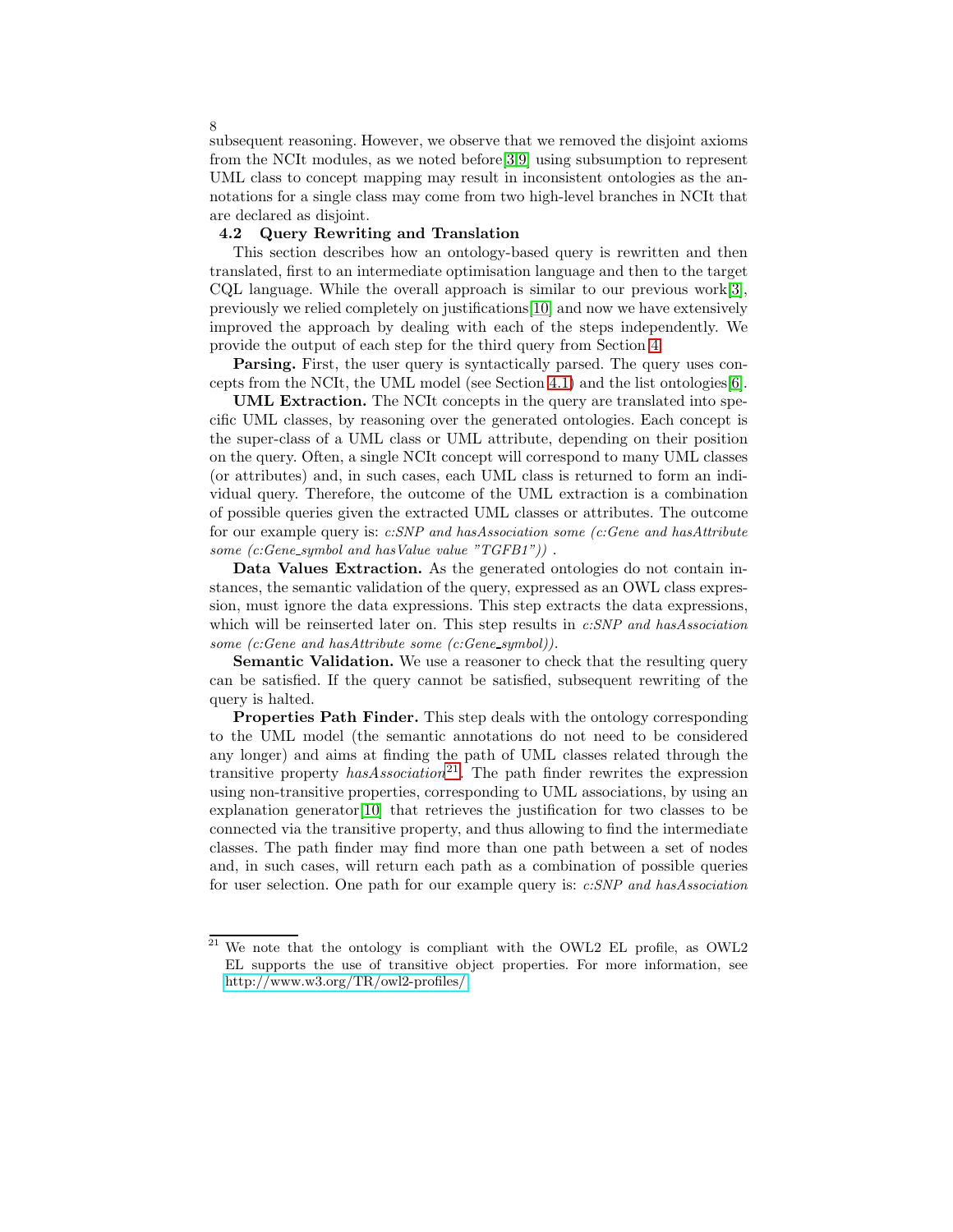some c:GeneRelativeLocation and hasAssociation some (c:Gene and hasAttribute some  $(c:Genesymbol))$ .

Data Values Addition. At this point, we can retrieve the data expressions removed earlier and re-insert them into the corresponding OWL classes, resulting in c:SNP and hasAssociation some c:GeneRelativeLocation and hasAssociation some  $(c:Gene \ and \ hasAttribute \ some \ (c:Gene \ symbol \ and \ hasValue \ value \ "TGFB1").$ 

OWL Expression to MCC Translation. No calculus or algebra has been defined for the object-oriented query language CQL. To provide a translation with CQL as target language, we use the monoid comprehension calculus (MCC), as it is a formal framework to support object queries optimizations[\[11\]](#page-14-10). Object queries involve collections (e.g. sets, lists, bags), whose semantics can be captured by monoid comprehensions (MC). In this paper, we only overview MCs and its use in our system<sup>22</sup>. Our approach is similar to the work by Peim *et al* [\[12\]](#page-14-11), but while they use an expansion algorithm to rewrite an OWL expression based on a set of acyclic set of definitions, we follow the specific steps described above.

A MC takes the form  $\oplus \{e \mid \overline{q}\}\$ , where  $\oplus$  is a monoid<sup>23</sup> operator called the accumulator, e is the header and  $\overline{q} = q_1, \ldots, q_n, n \ge 0$  is a sequence of qualifiers. A qualifier can take the form of a *generator*,  $v \leftarrow e'$  with v a range variable and  $e'$  an expression constructing a collection, or a *filter* predicate. The symbol ⊎ denotes the accumulator for bags<sup>24</sup>. For an OWL class expression from the previous step, an MCC expression is built such that: the header variable is determined by the first concept in the query and the qualifiers are built for each of the remaining expressions. The MCC expression for our example is: ⊎ { s ||  $s \leftarrow SNP, r \leftarrow s.relativeLocationCollection, r \leftarrow GeneRelativeLocation, g \leftarrow r. gene, g$  $\leftarrow$  Gene, g.symbol=TGFB1 }

MMC to CQL Translation. Translating the MCC expression into CQL amounts to: define as Target the type of the variable that appears in the header and then, including an Association per each pair of generators, one determining the name (the class to which they belong) and the other identifying the role name; include an Attribute restriction for each filter. As this last step is the only one involving CQL, only this last step requires to be modified to extend our methodology to other model-driven architectures with a different target language. The resulting CQL in the example is:

<sup>&</sup>lt;ns1 : CQLQuery xmlns : ns1="http ://CQL.caBIG/1/gov.nih .nci .cagrid .CQLQuery"><br><ns1 : Target name="gov.nih .nci .cabio .domain .SNP">

 $\langle$ ns1 : Association name="gov.nih.nci.cabio.domain.GeneRelativeLocation" roleName= " relativeLocation Collection">  $\leq$ ns1 : Association name="gov.nih.nci.cabio.domain.Gene" roleName="gene">

 $\leq$ ns1 : Attribute name="symbol" predicate="EQUAL TO" value="TGFB1"/>  $\langle$ /ns1: Association  $>$  $\langle$ /ns1: Association >

<sup>&</sup>lt;sup>22</sup> For more details, we refer the reader to [\[11\]](#page-14-10) and [\[3\]](#page-14-2) <br><sup>23</sup> A monoid of type T is an algebraic structure defined by  $(\oplus, Z_{\oplus})$  where  $\oplus : T \times T \to T$ is an associative funcion and  $Z_{\oplus}$  is the left and right identity of  $\oplus$ . A collection monoid is a monoid for a collection type (e.g. lists or bags) and must also specify a unit function building a singleton collection.<br><sup>24</sup> For example, ⊎{x  $\|x \leftarrow \{1,2\} \}$  is the monoid comprehension representing the bag

 ${ \{1,2\} }$ .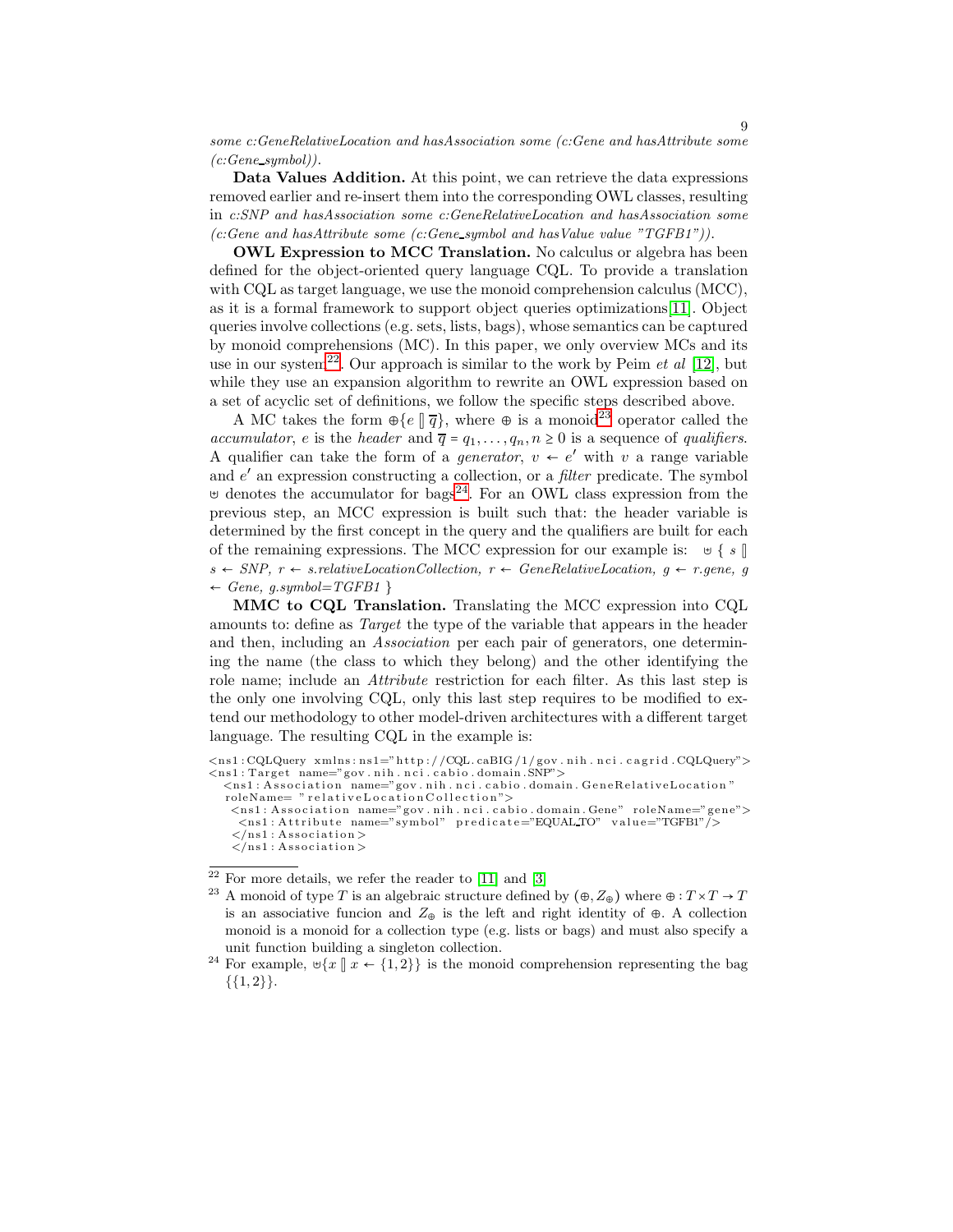#### 10  $\langle$ /ns1: Target $>$  $\langle$ /ns1:CQLQuery>

### <span id="page-9-0"></span>4.3 Implementation

We have implemented two modules, with the functionalities: a) an OWL generator, which transforms a caGrid annotated UML model into an OWL ontology and includes the generation of a module from the NCIt containing the concepts relevant to the UML model;  $b$ ) a query translation component, which takes as input a OWL class expression using concepts from the NCI thesaurus and transforms it into a CQL for a single data service.

For the first module, we also produced a caGrid analytical service called OWLGenService25, which provides a simple API for the extraction of modules from NCIt and for the ontology generation, given a specific information model.

The implementation was done in Java and uses caGrid version  $1.3^{26}$ , the OWLAPI version  $3.1.0^{27}$  (after upgrading from OWLAPI version 2), and relies on the reasoners Pellet  $2.2.2^{28}$  and HermiT  $1.3.0^{29}$ .

## <span id="page-9-1"></span>4.4 Performance Evaluation

This section analyses the generated ontologies and presents two areas of performance evaluation that verify the viability of our approach. Since one important step in the query rewriting/translation process is the property path finder (see Section [4.2\)](#page-7-0), we firstly introduce some metrics to assess the paths in the generated ontologies. These paths are sequences of concepts linked by object properties. Secondly, we present the generation times for the module extraction, the ontology generation and the inference of the ontologies using both the Pellet and HermiT reasoners. These results show that the generation of the ontologies that make possible our approach is done in a timely fashion. Thirdly, we evaluate the performance of the query rewriting process, showing a breakdown of the constituent parts of the rewriting algorithm. For this evaluation, we considered two sets of five queries each run over the caBIO data service<sup>30</sup>, where each set consists of queries that involve paths of lengths one and two. The tests were run on a Red Hat Enterprise Linux Server release 5.3 (Tikanga) with 64 bits and 48285 MB of RAM.

This section analyses the generated ontologies and presents two areas of performance evaluation that verify the viability of our approach. Since one important step in the query rewriting/translation process — from Section [4.2](#page-7-0) — is the property path finder, we firstly introduce some metrics to assess the sequences of concepts linked by object properties (paths) in the generated ontologies. Secondly, we present the generation times for the module extraction, the ontology generation and the inference of the ontologies using both the Pellet and HermiT

<sup>&</sup>lt;sup>25</sup> The OWLGenService is accessible through the caGrid portal at<http://cagrid-portal.nci.nih.gov> and available at

http://stylus\_[157.stylusinternet.net:9600/wsrf/services/cagrid/OwlgenService](http://stylus_157.stylusinternet.net:9600/wsrf/services/cagrid/OwlgenService)  $^{26}$ <http://wiki.cagrid.org/display/caGrid13/Home>  $^{27}$ <http://owlapi.sourceforge.net/> $^{28}$ <http://clarkparsia.com/pellet/> $^{29}$ http://clarkpar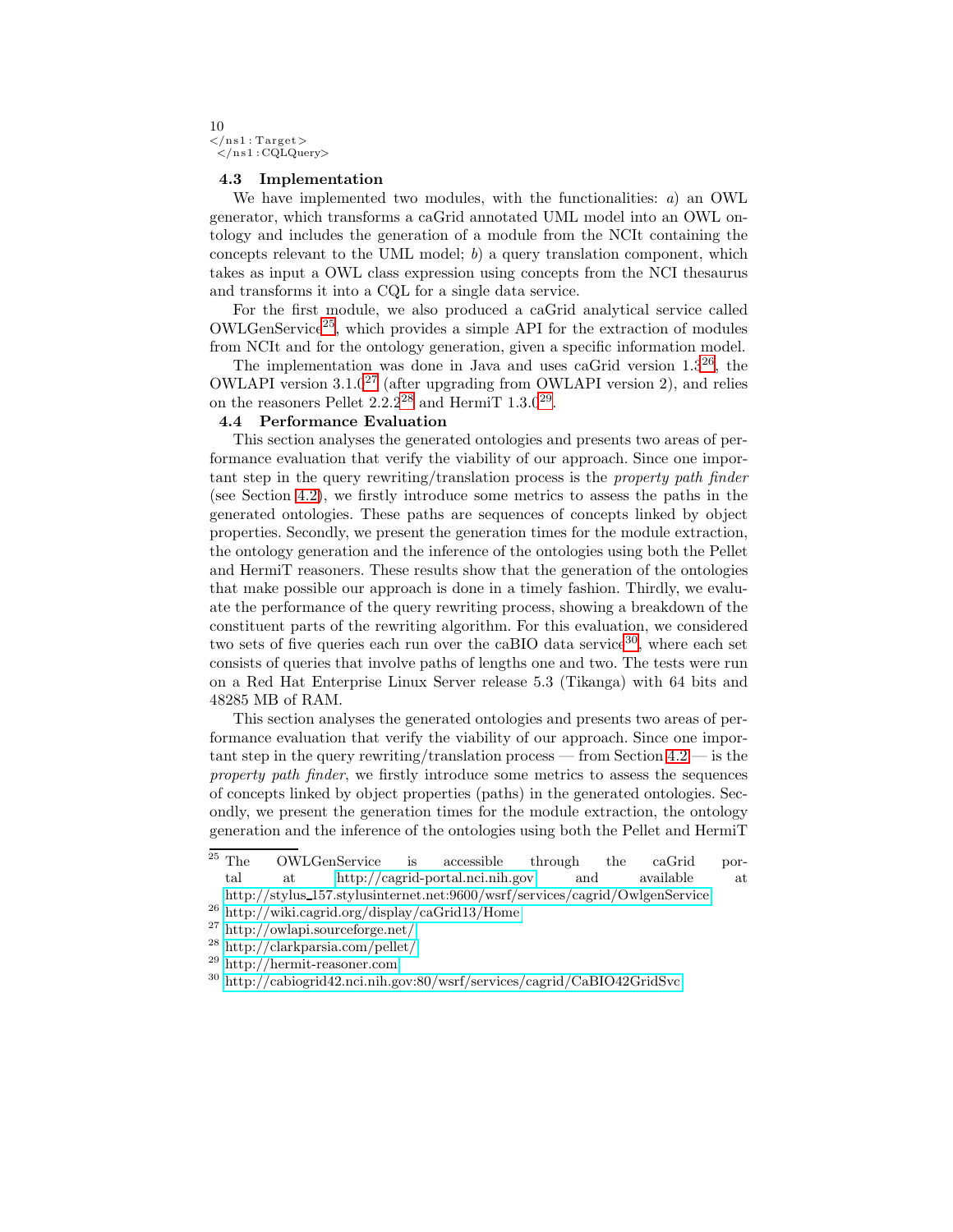reasoners. These results show that the generation of the ontologies that make possible our approach take a short time. Thirdly, we evaluate the performance of the query rewriting process with a breakdown of the constituent parts of the algorithm. For this evaluation, we considered two sets of five queries each, where each set consists of queries that involve paths of lengths one and two. The results were obtained by running on a Red Hat Enterprise Linux Server release 5.3 (Tikanga) with 64 bits and 48285 MB of RAM.

Throughout this section, we have grouped caGrid projects into three distinct subsets: projects that are available from the caDSR service, all data services that are registered with the  $caGrid$  default index service<sup>31</sup>, and *Information Models* (or InfoModels) (those models that are supported by a deployed service from the  $caGrid$  Index Service)<sup>32</sup>. We note that the groups  $caGrid$  and InfoModels are the more relevant for our system, as only against these projects it is possible to execute CQL queries. While InfoModels include a single project from caDSR for a set of deployed services corresponding to that project, caGrid may include the results for several services that correspond to a single model. Thus, the caGrid results will be skewed according to the relative weight of services as opposed to models.

Analysis of the OWL representation of the information models. While ontology metrics have been defined in several tools [\[13\]](#page-14-12), these have focused on basic metrics (e.g. number of classes) and semantic-based metrics (e.g. relationship richness) that allow for the comparison and quality evaluation of the ontologies. Here, we will focus on the presentation of some bespoke metrics we developed to measure the proliferation and complexity of paths within the ontologies, as these will ensure the viability of our approach.

As seen in Section [4.2,](#page-7-0) our rewriting process seeks to remove the upperlevel and transitive object property hasAssociation and express the query using only non-transitive properties, which correspond to the UML associations in the models. In order to achieve this, we consider the paths between pairs of concepts from the query connected through the hasAssociation property. The calculation of these paths is not trivial; there may be many intermediate nodes and there may be more than one path for a given pair of concepts. We define a *journey* as a traversal from one concept to another. A journey may have one or many paths, which represent the possible routes that the traversal can take. Thus, it is important to evaluate these aspects of the ontologies in order to assess the viability of a rewriting tool.

We propose the following metrics as a measure of complexity in this respect. The Longest Path is the maximum path length that may be computed within a

 $\,^{31}$ <http://cagrid-index.nci.nih.gov:8080/wsrf/services/DefaultIndexService>  $\,^{32}$  It should be noted that not all caDSR projects are included in the metrics; some contained errors (their semantic metadata is not complete or refers to an older version of the NCI thesaurus) and some models are targeted for data modelling, rather than specifically holding data, making them not representative for our system. Out of the 136 projects in caDSR, 16 were excluded from the analysis for these reasons. However, none of the excluded projects had an associated service. Additionally, the caGrid subset has 63 services and InfoModels has 23 projects.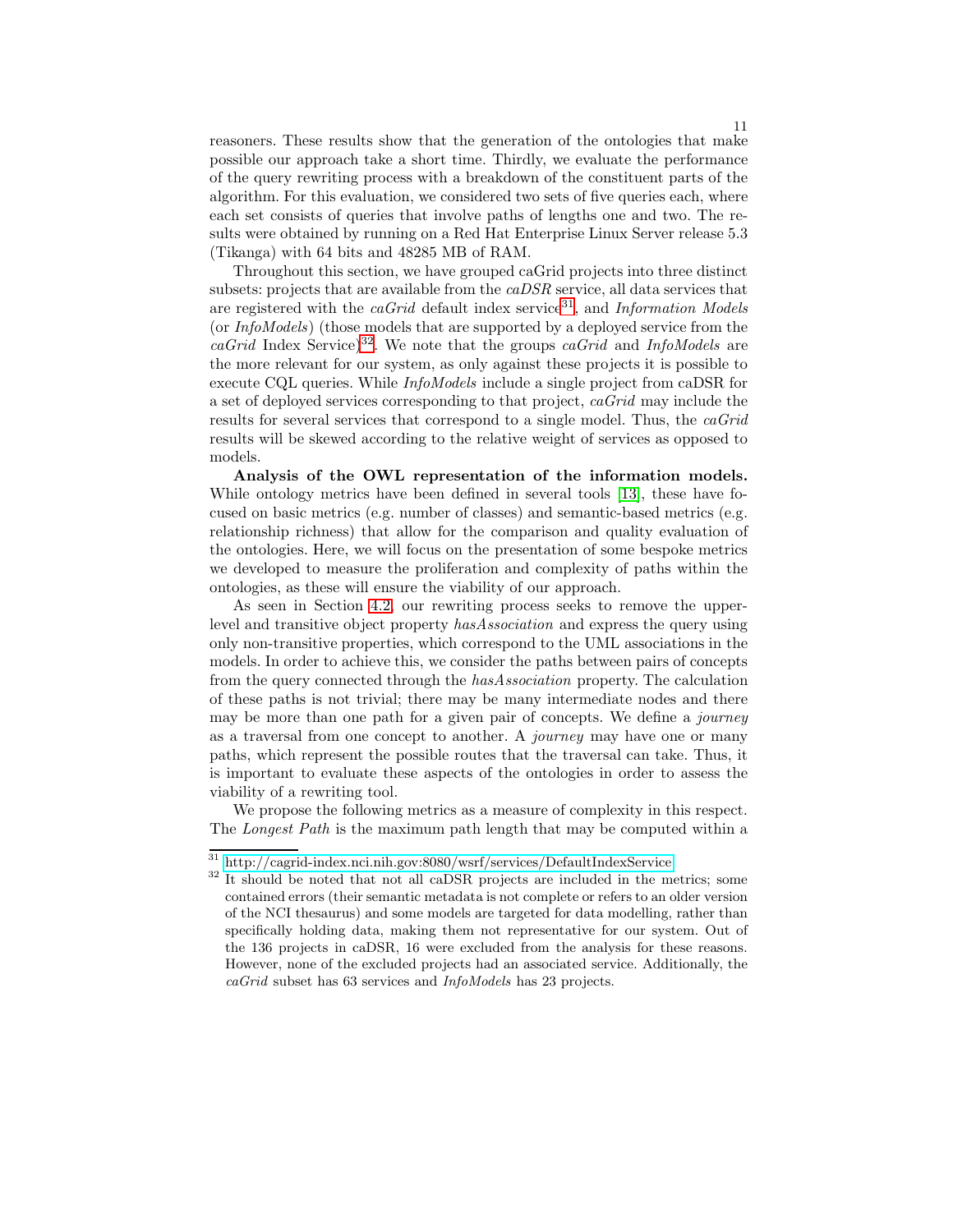given ontology. The longest path length provides an indication of the worse case for path calculation times. The Average Paths per Journey reflects the degree of path expansion within the rewriting algorithm, as each journey (e.g. from Node A to Node B) may have many different paths. The rewriting algorithm should return all possible paths as each path may refer to a different expression of the query. When we consider that a single query may include multiple independent journeys, the possible query rewritings can become very large. The Average Nodes per Path is the average number of nodes that must be visited in order to return a single path. These metrics can affect the path calculation time as well as the complexity of the resulting query.

<span id="page-11-0"></span>

Figure [3](#page-11-0) illustrates three box-and-whisker plots with the results of the path metrics for each project subset. We observe that while the longest path can have up to 36 nodes, for 75 % of the projects in each category their length is less than 17 or 18. The median of the average path length varies between 4 and 7 nodes over the three subsets, and for 75  $\%$  of the *InfoModels* the average path length is less than 8. The median of the average paths is around 2 paths per journey, and for 75 % of the projects in each category the average path per journey is less than 2.5. This indicates that we will be returning a low number of path combinations as a result. These results, then, verify that the paths within the ontologies are manageable and appropriate for our rewriting tool. We also note that in all the metric diagrams, the caGrid subset is often very densely clustered around the mean. This is due to the fact that there are often many caGrid services for the same project that differ to one another very slightly or not at all, which can result in multiple similar or identical results.

Ontology Generation, Module Extraction and Classification. In order to isolate any overhead caused by variations in network performance, we extracted the XML corresponding to each project (or information model) in caDSR. This is a preliminary step to run the performance evaluator locally, and we do not include any data about the performance of this stage. We generate four ontologies for each project: the NCIt module ontology (incorporating the concepts from NCIt relevant to the project), the annotated UML ontology (including the classes describing the UML model) and inferred versions of the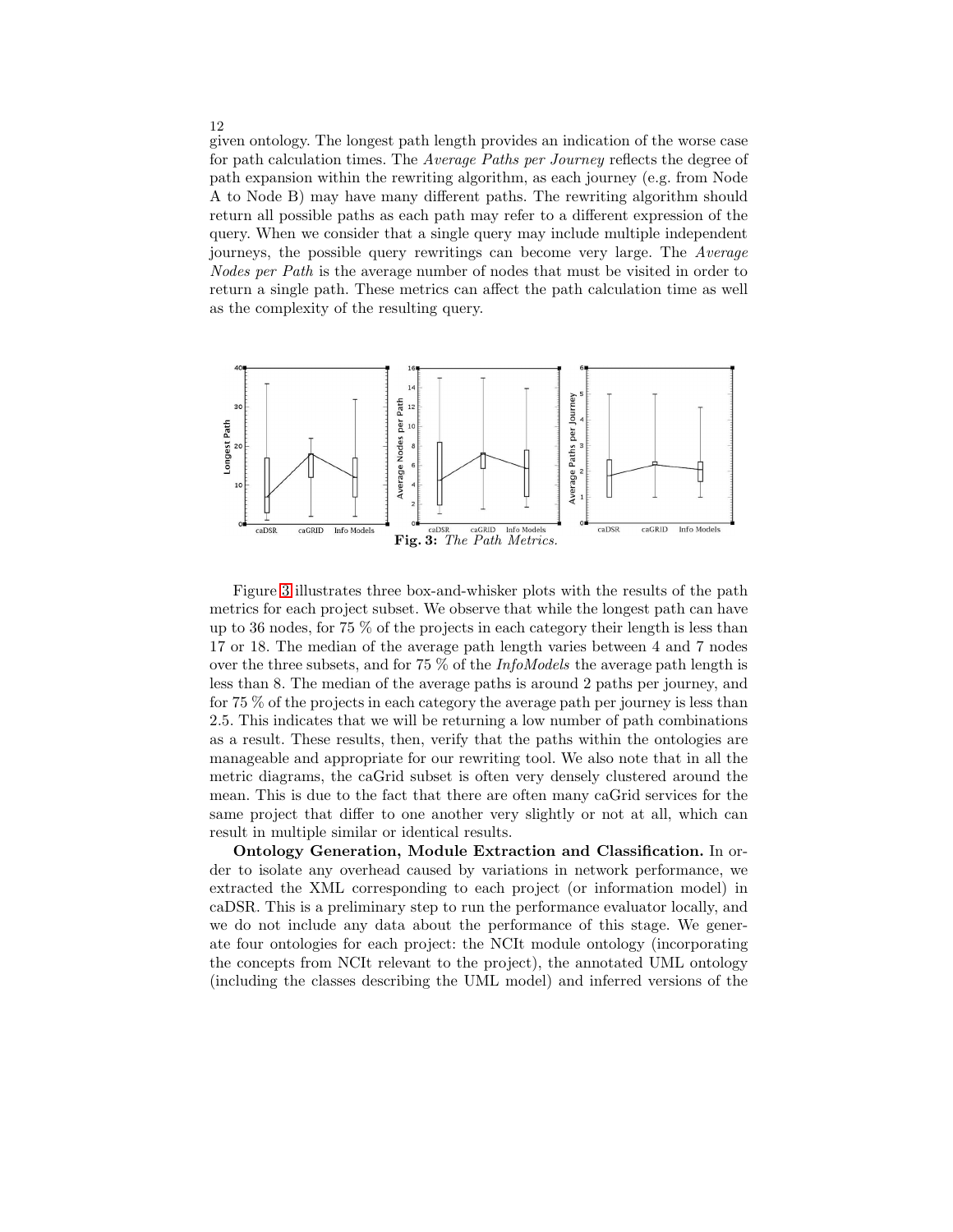two ontologies<sup>33</sup>. We recorded the time for each generation and Figure [4](#page-12-1) shows them for the four ontologies per project grouped by subset. The times are presented in a logarithmic scale. We can see that the vast majority (75%) of NCIt modules take less than 2 seconds to generate and even less time for ontology generation. The classification of the generated ontologies is also timely, with the average inference of the Pellet and HermiT reasoners never taking longer than 100 milliseconds.

<span id="page-12-1"></span>

Query Rewriting Evaluation. We have developed a suite of queries of varying complexity in order to evaluate the query rewriting. The results are presented in figure [5,](#page-13-1) which shows the average time<sup>34</sup> taken at each stage of the query rewriting process<sup>35</sup> for five queries whose rewriting has path length one, five queries whose rewriting has path length two and the mean times for these two sets. The query's path length refers to the number of intermediate nodes in the rewritten query. We can see from figure [5](#page-13-1) that, while the path length has a marked effect on the time taken at the path finding stage, the other stages of implementation remain largely unaffected. We therefore maintain that, given our analysis of paths within our target ontologies described above, we can provide query rewriting in a timely and efficient manner.

### <span id="page-12-0"></span>5 Related Work

The UML-to-OWL transformation has been studied in different contexts and applications varying from the detection of inconsistencies in UML diagrams to use as interchangeable modeling artifacts[\[14](#page-14-13)[,15\]](#page-14-14). We have also provided different alternative transformations before[\[3,](#page-14-2)[9\]](#page-14-8) and have improved it here so that the UML transformation conforms with OWL2EL profile, where the semantic annotations use subsumption and additionally, primary concepts and qualifiers are modelled as sequences.

 $\frac{33}{33}$  We generate the inferred ontologies classifying the generated ontologies using both

the HermiT and Pellet reasoners.<br> $34$  Each query was ran 5 times and the average times calculated.<br> $35$  These correspond to the stages of query rewriting; parsing, UML extraction, validation, path finding, MCC conversion and CQL conversion. For more information, refer to section [4.2.](#page-7-0)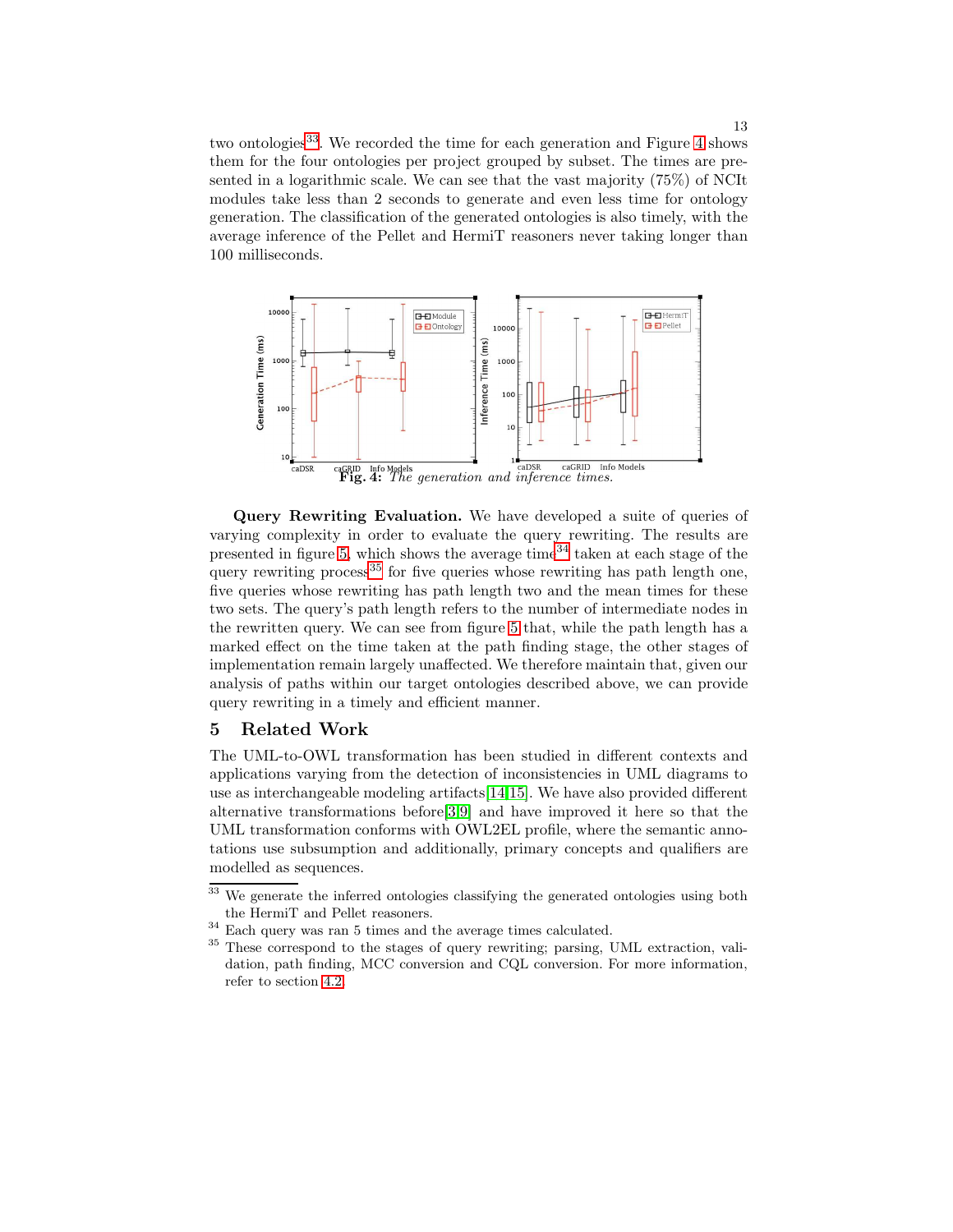<span id="page-13-1"></span>

The use of semantic web technologies to support semantic queries over distributed data environments in biomedicine have been implemented in systems such DartGrid[\[16\]](#page-14-15) (for traditional chinese medicine), ACGT[\[17\]](#page-14-16) and semCDI[\[18\]](#page-14-17) (for cancer). To the best of our knowledge, the latest is the only work over the caGrid infrastructure. All these systems support SPARQL queries over the resources, while our system allows for high-level descriptive queries which do not need to be based on the structure of particular resources. Additionally, our approach using MCC as an intermediary language provides support for optimisations and generality, as a different target language could be used, even SPARQL.

## <span id="page-13-0"></span>6 Conclusions

This paper presented the design and implementation of an ontology-based querying functionality implemented over a service-oriented, model-driven infrastructure aimed at sharing cancer research data. In particular, the implementation was based on the caGrid infrastructure, but the approach could be used over similar model-driven software infrastructures. We presented:  $a$ ) the generation of customised OWL2 ontologies from annotated UML models, based on the ISO11179 standard for metadata registries, which differs from traditional UMLto-OWL conversions and it is an improvement from [\[3\]](#page-14-2), mainly as we now generate OWL2EL ontologies for the UML models and support annotations with primary concept and qualifiers; b) an analysis of the generated ontologies by determining several relevant and bespoke ontology metrics concerning paths and their complexity, which justify the viability of our query rewriting/translation technique; c) a caGrid analytical service implementing the OWL Generation facility; d) an analysis of the capabilities of the caGrid query language, and the queries it supports;  $e$ ) a significant revision and improvement of the query rewriting and translation steps to transform a domain ontology-based query into CQL; f) an extensive performance evaluation of the OWL generation and module extraction, plus an assessment of the querying rewriting and translation process and its viability. In future work, we will extend the query rewriting/translation evaluation providing a varied query set, explore the use of an OWL2EL reasoner to improve performance of the path finding process and support federated queries across data resources, where the selection of join conditions will be provided by a semantic analysis of the distributed resources.